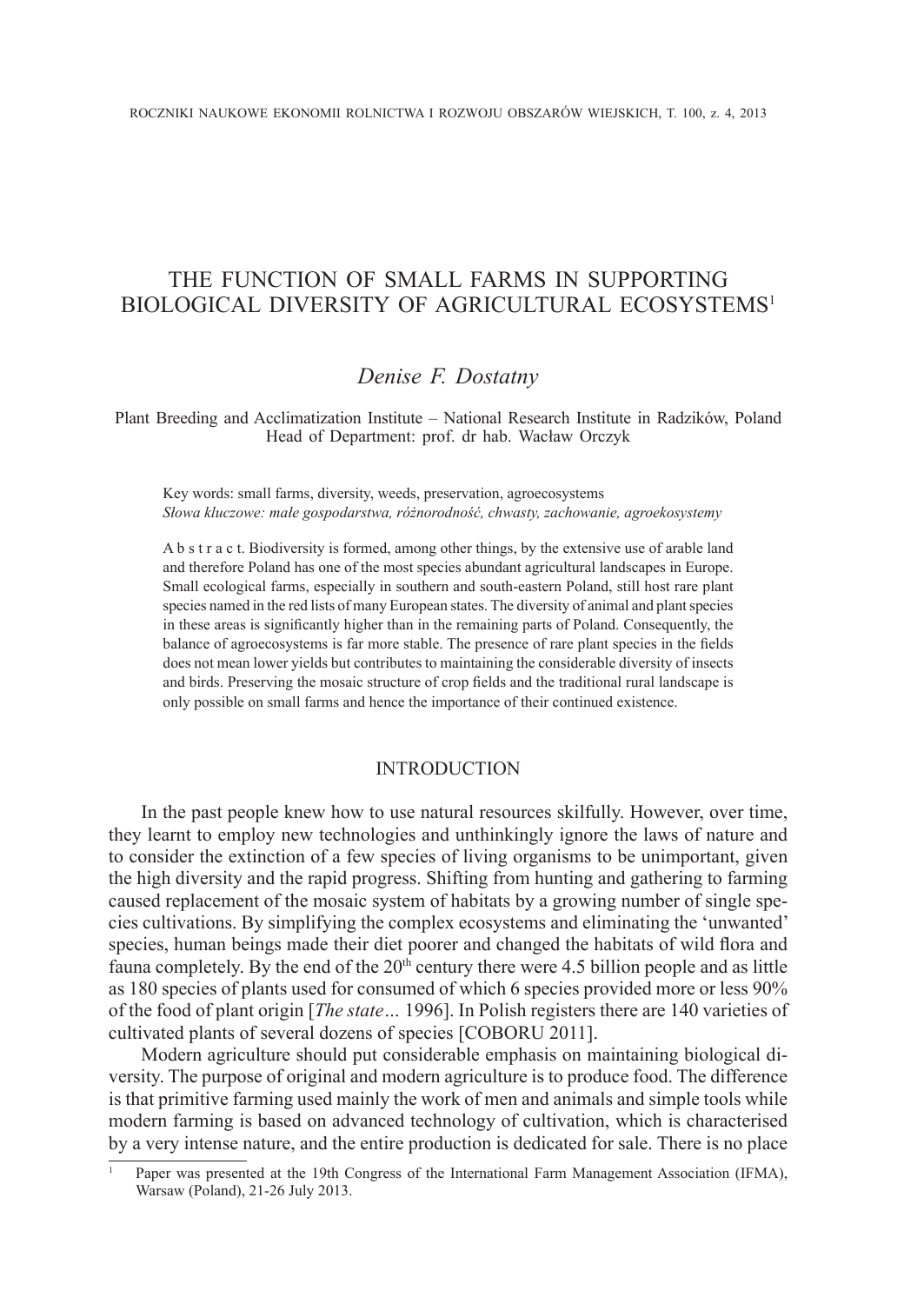to maintain diversity in agricultural ecosystems. Large scale monocultures, excessive agrochemical applications and heavy machinery have destroyed the balance of agroecosystems. The genetic impoverishment of crop plants has occurred; also accompanying plants species as well as microorganisms and animals directly related to them are disappearing. The survival of small farm agriculture is the only method of maintaining diversity and balance in agricultural ecosystems and preserving rare species of plants and the animals that depend upon them.

Weeds provide many positive impacts in agroecosystems. They protect the surface of the soil from crusting, drying and erosion. Furthermore, after ploughing weeds decay in the soil replacing composting and organic fertilisation. They also stimulate the growth of crop plants through their allelopathic activity – the so called positive allelopathy consists in improved growth of a given species in the vicinity of others, caused by emitting complexes of different chemical compounds. They can be used as a 'biological weapon'. Weeds may reflect actual habitat conditions and therefore can be used as bioindicators. They are food or ingredients of fodder mixtures for animals. They are also widely used in phytotherapy and the cosmetic industry.

#### MATERIAL AND METHODS

The research area is situated in the Nadnidziański natural landscape park and is partly within the 'Natura 2000' network (Ponidzie area). This area has been settled for a very long time. The oldest traces of settlement date back to neolith times. The Ponidzie was examined in detail, thanks to funding among others by the State Committee for Scientific Research of a supervisory research grant 'Diversity of field weeds of the Nadnidziański Natural Landscape Park, its determinants and preservation' [Dostatny 2000] and by a grant of the Ekofundusz Foundation as well as the Plant Breeding and Acclimatization Institute (2007-2009). A detailed survey of weed species was performed that enabled the comparison of changes occurring in plant communities and further monitoring thereof. The location of vanishing weed species, in particular among cereal crops cultivated on small farms of the region, were identified. Research was carried out in close cooperation with local farmers that were very helpful in providing information on traditional cultivations of the area. A favourable inclination towards the idea of maintaining of biodiversity and relevant activities was observed amongst these farmers.

Since 2004 missions to collect plants have been held that cover the area under study. Such missions have been organized annually by the National Centre for Plant Genetic Resources and their purpose was to collect ancient and local crop plants and their accompanying species, i.e. weeds. Also during the expeditions data were gathered and observations were made concerning genetic impoverishment of a given area.

In the years 2008, 2010, and 2012 phytosociological records were made using the Braun-Blanquet method [1964]. Each year 2 records were made from an area of 100 sq. m (within an area of 0.3 ha) in the crops at each farm during the growing season. In this paper only results referring to the share of coverage by crop plants and weeds in a given area (100 sq. m), calculated following a phytosociological record, will be used. Within the area of 0.3 ha farmers did not use any chemicals and the sowing rate for crop plants (cereal) was 30% lower than that recommended.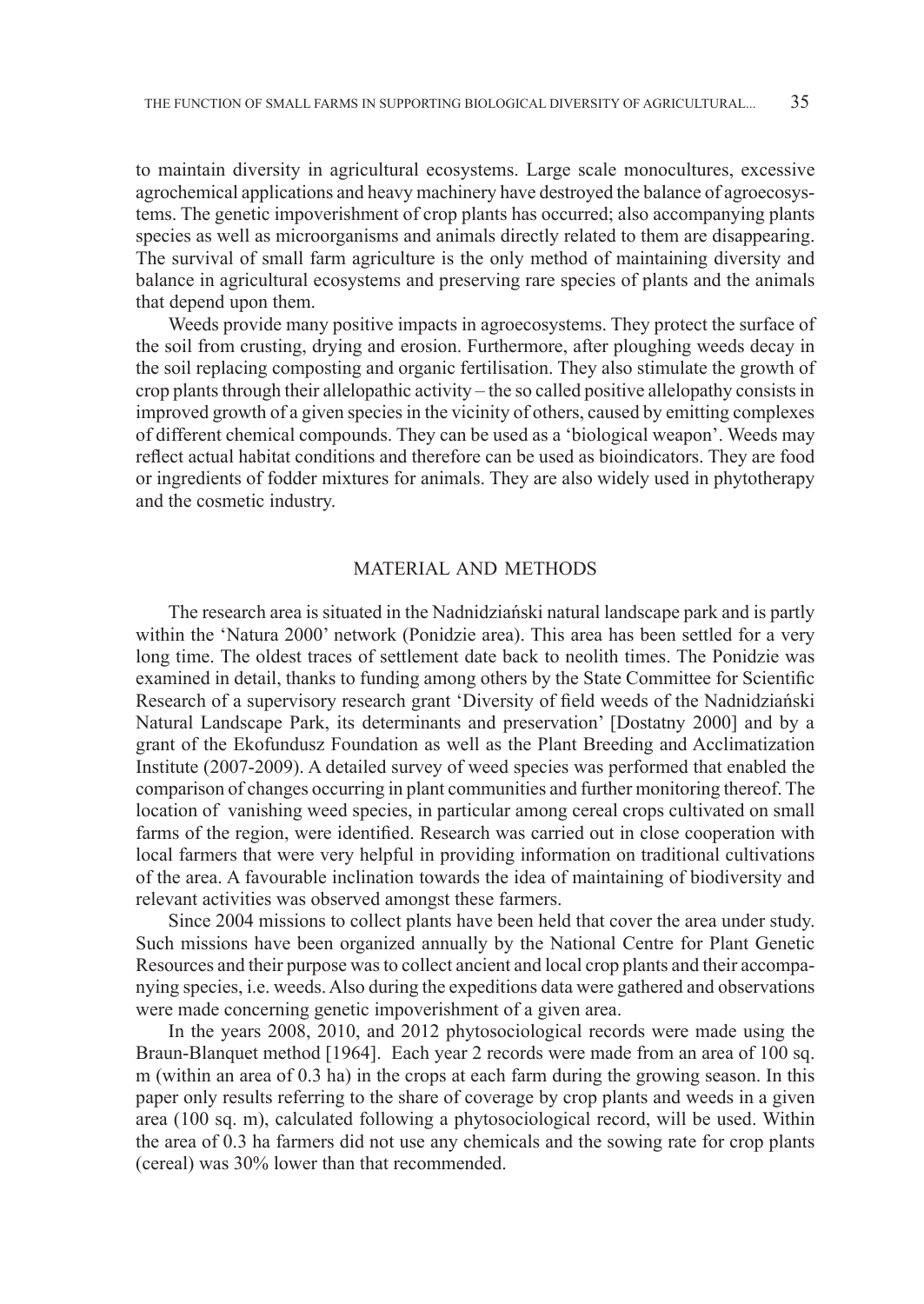The occurrence of weed species in the cultivations of 10 farmers was monitored. The number of weed species in the material harvested directly by the farmer was identified. Marking of weed seeds was made according to Kulpa [1974]. For that purpose 0.5 kg of material was taken directly from the harvester on the aforesaid fields between 2008 and 2012. A list of weed species in the entire material was prepared based on the indices of frequency and abundance of occurrence [Kulpa and Tabisz 1963]. It must be mentioned that farmers who took part in the research have small farms (usually up to 10 ha) and despite crop rotation the fields were more or less in the same location year on year. Thus, the material could be compared.

### **RESULTS**

Following the analysis of all phytosociological records that were made in individual years, it may be stated that the general weed coverage in fields used for this study did not increase, notwithstanding the fact that rare weed species occurred and the coverage of crop plant declined slightly. In 2012, the weed coverage was between 25-45% and the coverage of crop plants between 80 and 90% in all fields. However, in 2008 the weed coverage was between 25-40 % and the coverage of crop plants between 80 and 95% (Tab. 1).

| Farmer         | Year<br>Farmer  |                                                       |    |      |    |      |    |
|----------------|-----------------|-------------------------------------------------------|----|------|----|------|----|
|                | field size [ha] | % coverage of the crop plant/ % coverage of the weeds |    |      |    |      |    |
|                |                 | 2008                                                  |    | 2010 |    | 2012 |    |
|                | 10              | 85                                                    | 35 | 85   | 30 | 80   | 25 |
| $\overline{2}$ | 10              | 90                                                    | 25 | 90   | 35 | 90   | 30 |
| 3              | 10              | 90                                                    | 25 | 90   | 25 | 85   | 35 |
| $\overline{4}$ | 9               | 80                                                    | 45 | 90   | 30 | 90   | 30 |
| 5              | 10              | 95                                                    | 35 | 90   | 35 | 90   | 30 |
| 6              | 10              | 80                                                    | 40 | 90   | 35 | 85   | 35 |
|                |                 | 90                                                    | 35 | 90   | 30 | 80   | 45 |
| 8              | 10              | 85                                                    | 40 | 85   | 40 | 90   | 35 |
| 9              | 10              | 85                                                    | 40 | 85   | 35 | 90   | 30 |
| 10             |                 | 85                                                    | 40 | 85   | 40 | 85   | 35 |

Table 1. Comparison of percentage coverage of a crop plant and weeds in the ten researched smallholders

\* Area under study = 0.3 ha

Source: own study.

In the first years of the research, in most of fields studied, the average number of species was low, but their coverage was high, because two or three weed species were dominant. In the case of dominance of one weed species other species that are rare and characteristic for a given community do not occur; this leads to impoverishment of the floral composition of field weed communities. In consecutive years more weed species occurred in the fields and despite that fact the average weed coverage was the same or lower than in the first year of the study – no dominance of any of the weed species had ever been observed; they were usually quite evenly spread in the field (Tab. 1. and Fig. 1.).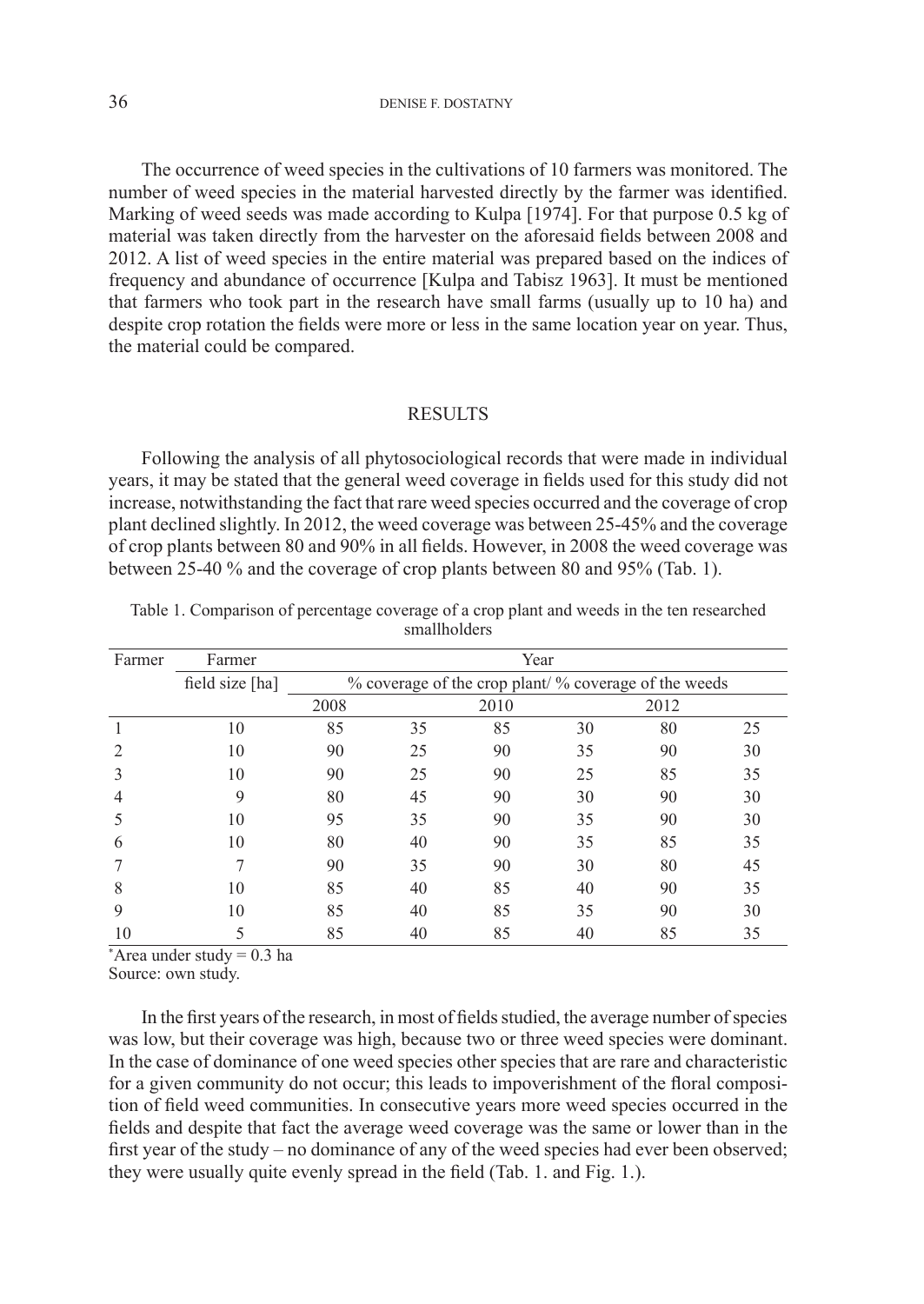

Figure 1. Number of weed seeds in the seed material of the selected smallholders Source: own study.

In the analysed material (from 10 farms), after harvest in the initial years of monitoring in Niecka Nidziańska area, a small number of weed species was observed (from 65 to 67 species, between 2008-2010) with high numbers of the more common species such as: *Elymus repens, Avena fatua, Convolvulus arvensis, Galium aparine*, *Polygonum convolvulus*, that were present in almost every one of the 10 samples, with a high abundance index. In the following years, the number of weeds in the material collected from farmers increased gradually. In the last year the differences in abundance between common and rare weeds were not so evident (from 71 to 91 species in 0.5 kg of collected material, in all 10 samples). The abundance of common species declined, which was caused by the occurrence of other, less common, species, such as: *Adonis aestivalis, Aethusa cynapium, Agrosthemma githago, Bupleurum rotundifolium, Camelina microcarpa, Lithospermum*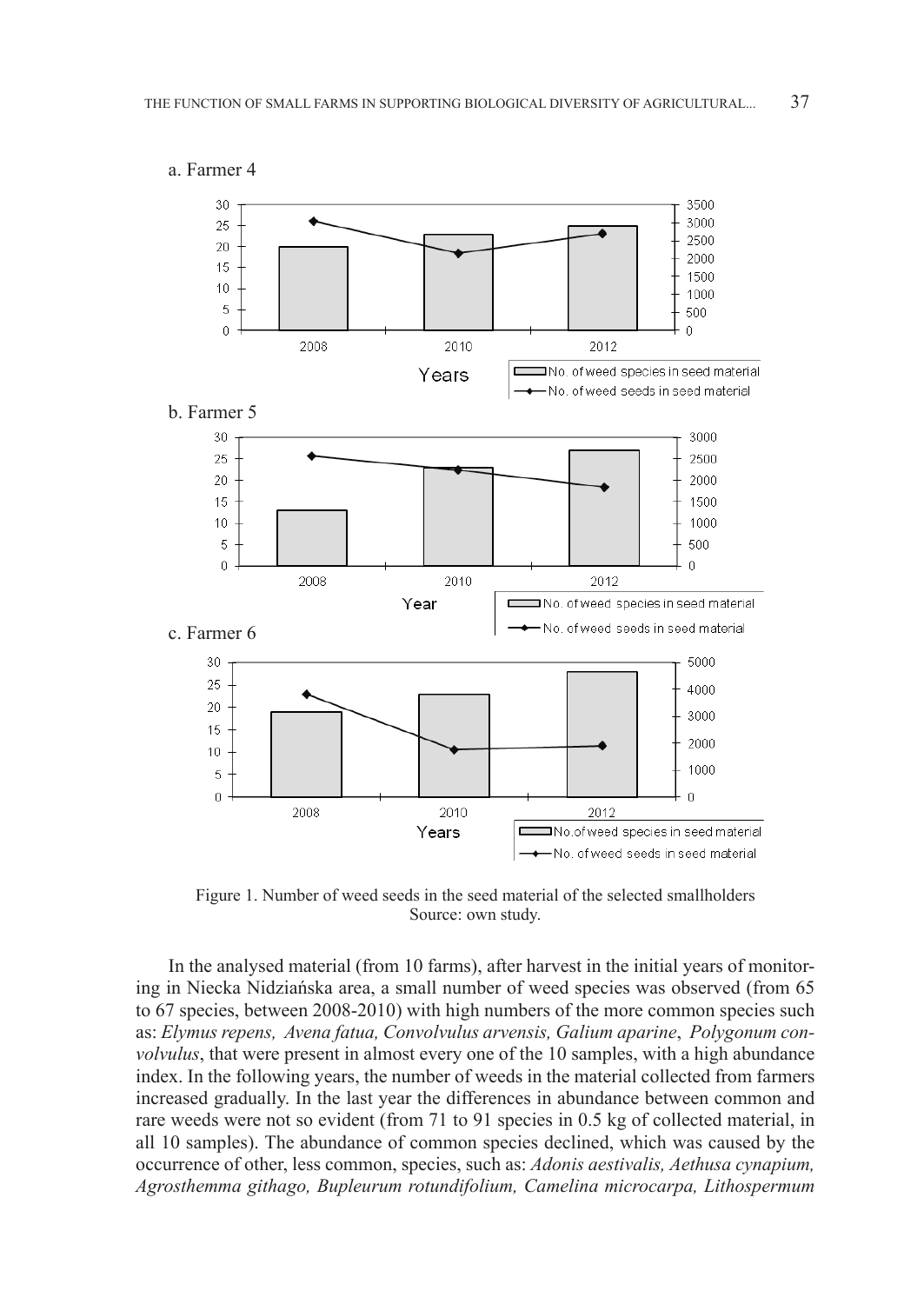*arvense, Neslia paniculata, Valerianella dentata,* among others. Specimens of these species probably came from the soil seed bank. After two years of research an observation was made that some rare species of weeds were occurring in cultivations, despite the fact that seeds of these weeds were not present in the collected seed material. In 2010 a few specimens of *Caucalis daucoides* were noted, while in 2012 the following species were recorded: *Ranuculus arvensis, Stachys annua* and *Bupleurum rotundiflorum* (it was increasing its coverage in the fields). After years of cultivation without the use of herbicides one may expect that weed species that had vanished, though still present in the soil seed bank, would germinate and create a full composition of the different, vanished weed complexes. A greater number of higher plants in crop fields means an increased abundance of other species such as: microorganisms, insects, birds, etc., that are necessary to keep agroecosystems in balance.

During the collection missions organised by the National Centre for Plant Genetic Resources in the last 10 years, we observed that the South and Southeastern part of Poland is still abundant in local, old varieties of annual vegetable plants, leguminous plants, medicinal plants and rare species of weeds, as well as old varieties of fruit trees. Rare species of weeds are only present in the fields in small farms in a few villages in Poland, where the mosaic structure of crop fields is preserved, as in the research area.

### **DISCUSSION**

Very interesting weeds of crop fields occur in Niecka Nidziańska, on rendzina soils, which make up 1% of Polish soils. Most of them are very rare plants in Poland [Dostatny 2004]. An example would be *Adonis flammea* which is endangered due to intensified farming systems. There are several factors causing the extinction of the species as well as others of the *Caucalido-Scandicetum* communities. The main ones include intensification and modernisation of contemporary agriculture: introduction of prolific cereal varieties, improved cleaning of seeding material, long-term usage of herbicides. Equally significant are changes of habitat conditions, particularly strong and continuing acidification of limestone soils [Anioł-Kwiatkowska, Popiela 2011]. Also urbanisation and changing arable land into non-arable as well as abandoning farming of difficult land (e.g. high slopes) are of great importance. These factors have had a strong influence on the extinction of *Adonis flammea* and other species of the complex (*calciphile archaeophytes* related to traditional methods of cultivation, of Mediterranean reach).

Very often higher plants compete with one another, not only with the crop plant, which means that a greater number of weeds, with low coverage, only slightly decreases the yield of the crop plant. This phenomenon may be explained by the fact that the more species (partners) to share the resources of an ecological niche, which is a field, the more often growth of one of them limits the growth and development of the others which results in an absence of dominance. A reverse case occurs when one or several weed species predominate in fields treated with herbicides. Some of the species have become resistant to herbicides causing increasing numbers of them in the field (so-called compensation), consequently resulting in a drop of crop plant yield.

The layering architecture of the cornfield determines the inclusion of the weed seeds in the material collected (crop). Research made in Kurpie confirms this phenomenon [Dostatny, Małuszyńska 2007]. Most of the seeds came from the medium layer, some from the higher,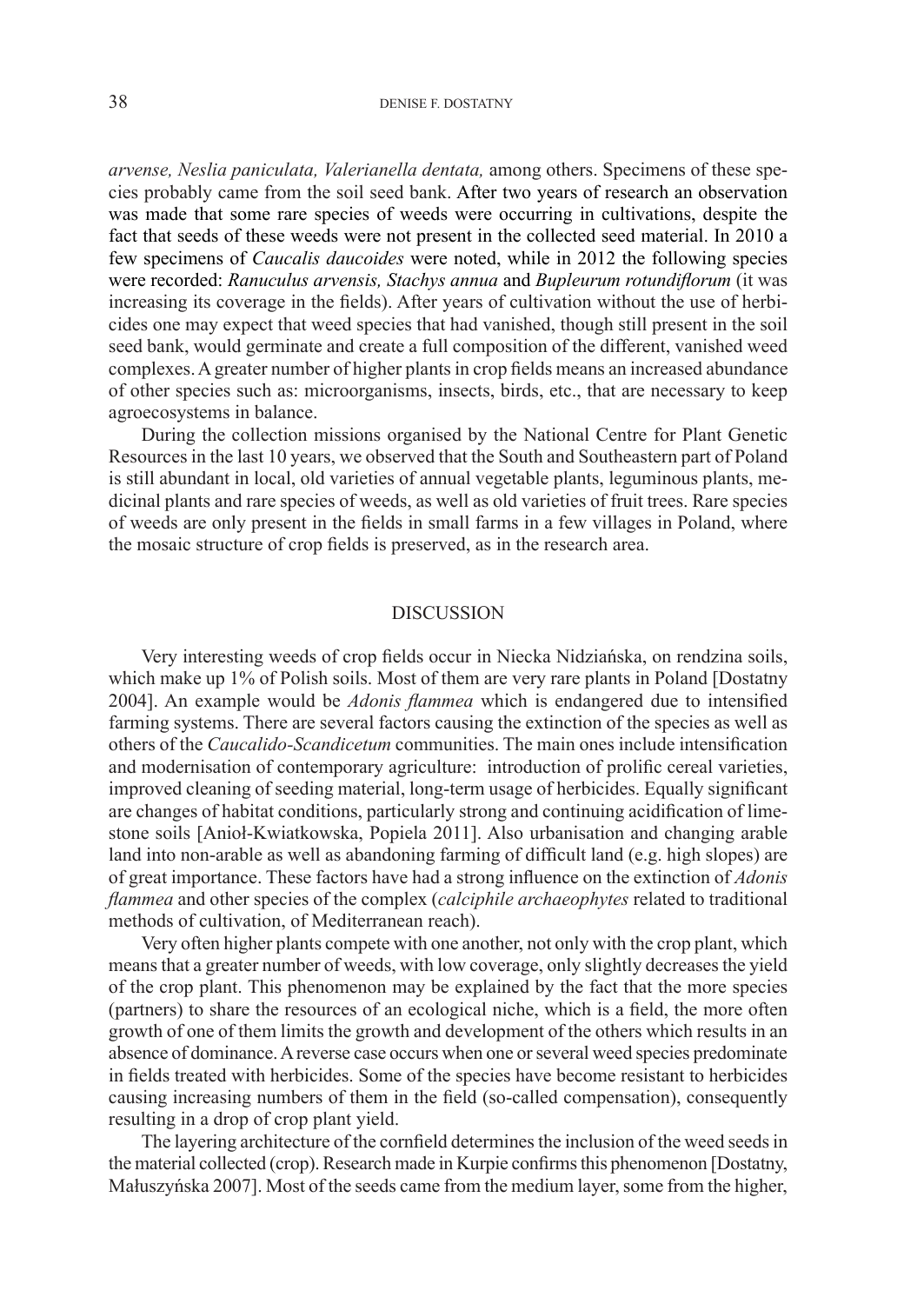and only a few from the lower. Therefore, we do not have to be afraid of weeds from the lowest layer of cornfield getting into the harvested crop. Their presence is advantageous as they protect soils from crusting [Dostatny, Małuszyńska 2007]. This means that growing biodiversity in agricultural ecosystems does not equal a loss or deterioration of the quality of the harvest. Whereas a loss in biodiversity of rural areas caused by intensified farming, is inseparably connected with degradation of the agricultural ecosystems' functions.

Further existence of populations of rare, annual weed species is connected with turning of the soil surface during cultivation. This agrotechnical treatment prevents the invasion by biotopes of different grasses or perennials with higher competitive potential. We may hereby state that the seed resources in the soil are of crucial significance for the preservation and dynamics of populations of higher plants [Czarnecka, Czarnecka 2006].

Species that accompany cultivations have the ability to adapt to the life cycles of crop plants [Kornaś 1977]. A given complex of weeds with a whole spectrum of species reflects a specific type of cultivation. If the cultivation is abandoned, then the accompanying species slowly recede. The same happens with bird and insect species that were dependent upon these plants. For example for the last 300 years approximately 150 species of mammals (another 240 are endangered) and 100 bird species have become extinct; of which around 70% species died out due to the elimination of their habitats. In the second half of the  $20<sup>th</sup>$ century world agricultural production became 2.6 times higher and mineral fertilisation 8 times more intense. At the same time 6 million hectares of arable land per year is reduced to desert owing to excessively extensive agricultural use.

The national strategy of preservation and moderate use of biological diversity (2003) emphasises that all that has not been previously appreciated or even intentionally destroyed, e.g. 'pests and weeds', should be preserved. Therefore, from the point of view of the convention and nature there are no 'pests' or 'weeds'. The strategy has been prepared at the request of the Polish Ministry of Environment and drawn up in accordance with the 'Convention on Biological Diversity' announced during the Earth Summit in Rio de Janeiro held in 1992. To maintain balance and increase diversity in agricultural ecosystems, a 'model refuge of agrobiodiversity' has been formed in Niecka Nidziańska, southern Poland. The model refuge has been created thanks to the funds of Ekofundusz Foundation and the Plant Breeding and Acclimatization Institute. Its aims is to preserve and maintain biodiversity in farming ecosystems and to protect field plant species that are threaten by extinction by maintaining typical weed species of the region in the fields. It would be possible in small farms. Individual small farmers often cultivate several varieties of crops. According to Boyce [2004] large farms, in contrast, are more likely to sow a single variety over a wide area. This inverse relationship between farm size and varietal diversity has several explanations. First, high diversity farming is generally more labour-intensive than low diversity farming. It takes more time and effort to cultivate varieties with different sowing dates, harvest times, and other requirements than to practice varietal monoculture. Second, high diversity agriculture depends on the farmers' knowledge of different crop varieties and their relationships to microhabitat variations and third, small farms often predominate in the marginal agricultural environments where the spread of modern varieties has been held in check by unfavourable growing conditions.

As has already been mentioned, weeds provide many positive impacts in agricultural systems and therefore they should be covered by protection or preservation schemes (reserves and refuges are not sufficient). The basis for an efficient plan of weed management is the ecological knowledge of this plant group and its relations with other organisms.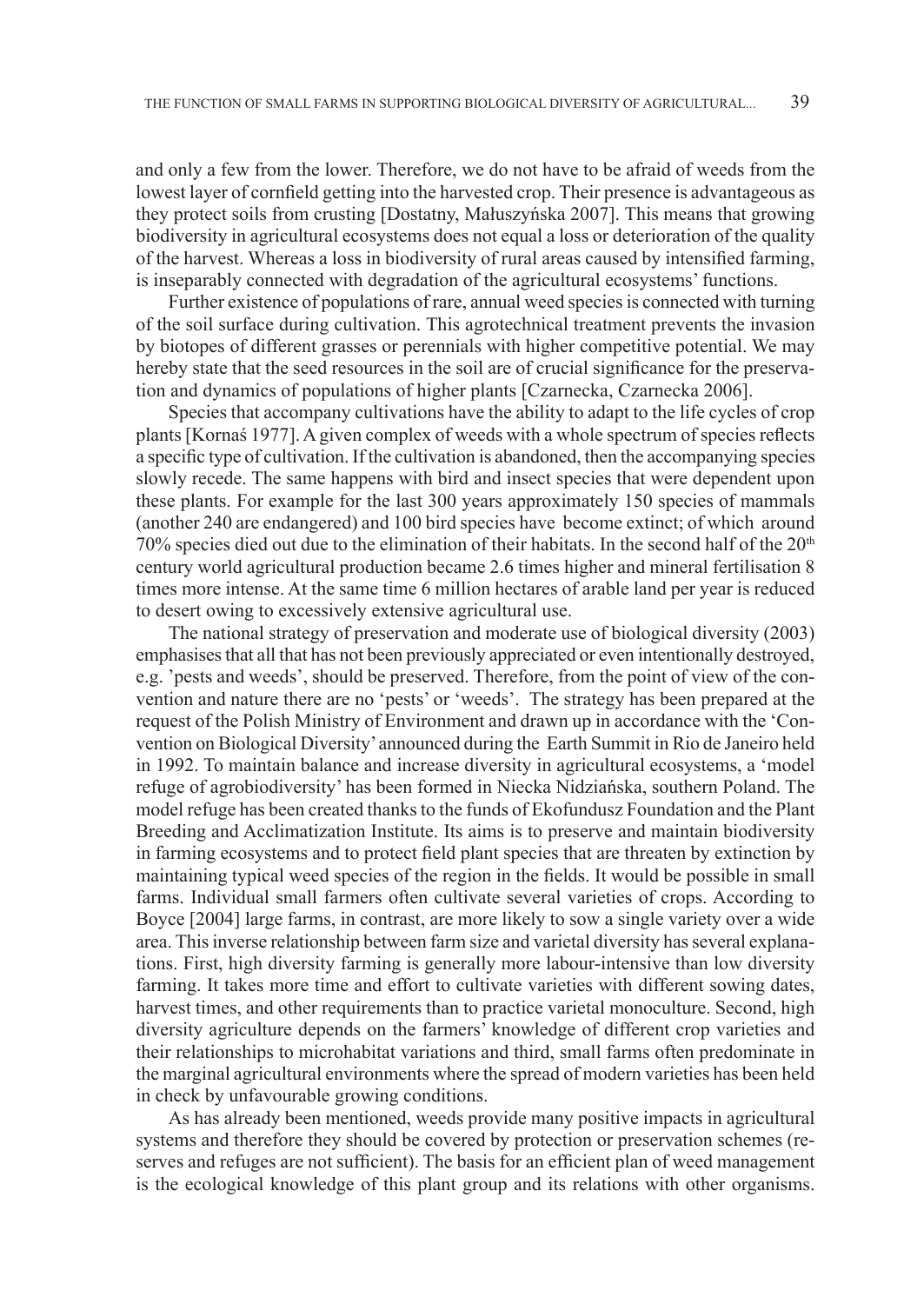Research carried out in Great Britain [Marshall et al. 2003] show that many higher plant species influence the maintenance of a high diversity of insects. A drop in the number of food plants, i.e. weeds, may have an impact on the reduction of insect populations as well as other animal species, such as birds. Weeds play an important ecological role by giving shelter to spiders and insects on which birds feed (e.g. larks). Poland has 26% percent of the entire bird population that depends on arable land [*Birds in Europe…* 2004]. In order to keep this abundance of bird species, the current diversity of the agricultural landscape must be preserved [Wuczyński et al. 2011], this refers among others to buffer zones planted with grass and papilionaceous plants [Dajdok, Wuczyński 2008].

Transformation of the natural environment and the production of food through the widespread use of chemicals have a negative impact on human life. A reaction to the situation was, among others, Directive 2078/92 of 1992 of the UE Parliament introducing the term of agri-environmental plans, i.e. valuing such types of agricultural production that guarantee the preservation of the natural environment as well as enabling satisfactory economic results being the basis of agricultural production. Farmers who join the agrienvironmental plans produce food and maintain diversity in agroecosystems and their activities are subsidised. In Poland, the national agri-environmental plan was established within the Rural Areas Development Plan aimed at satisfying objections, priorities and principles, based upon which activities towards a sustainable development are supported. The plan was drawn up by the Ministry of Agriculture and Rural Development and approved by the European Commission. The Sixth Package (second stage: 2007-2013) – Preservation of endangered genetic plant resources in agriculture is directly connected to the improvement of diversity in rural areas. Option 6.3 of the package – Seed production requested by gene bank, is addressed at small farms. Sub-option C provides for preservation of rare flora accompanying cultivations. Participation in this option allows farmers from Niecka Nidziańska (also from the rest of the country) to continue activities undertaken as part of the aforesaid project and enables other interested farmers from the entire country to join the plan which, with no doubt, contributes to the improvement of diversity and the maintenance of a balance of agroecosystems. In the third stage (2014-2020) this option will probably be moved into another package – buffer zones.

Rare species of weeds are only present in the fields of small farms in a few villages in Poland, where the mosaic structure of crop fields is preserved, like in the study area. According to Boyce [2004] and other authors [Altieri 2009], small farms are the 'keystones species' in agricultural ecosystems, because they sustain the crop genetic diversity that underpins humankind's long term food security. Unfortunately such places are becoming rare in Poland. The collection missions organised by the National Centre for Plant Genetic Resources in the last 10 years, showed that the South and Southeastern part of Poland is still abundant in local, ancient varieties of annual vegetable plants, leguminous plants, medicinal plants and rare species of weeds, as well as ancient varieties of fruit trees. Fortunately during the collection missions, many samples of the above groups of plants were collected. Those samples are stored in a "gene bank" (National Centre for Plant Genetic Resources) in *ex-situ* collection, but they do not represent an adequate substitute for *in situ* diversity for several reasons: the gene banks are not completely secure, they cannot adequately replace *in situ* diversity and because there is a big difference between "having" a seed in the bank and "knowing" what you have – since many genetic attributes can be observed only by growing plants in the microhabitats from which they come [Boyce 2004].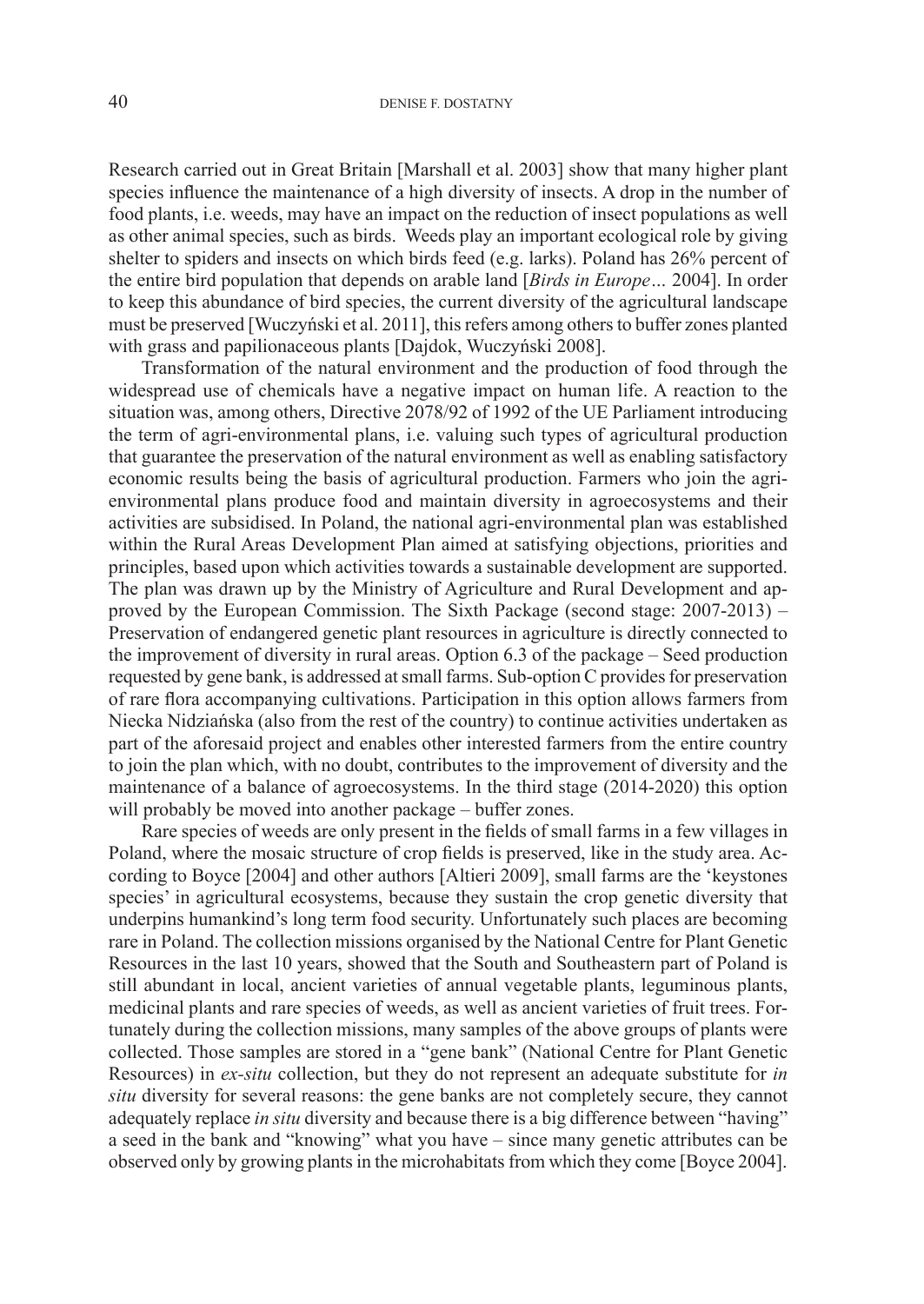#### **CONCLUSIONS**

Constant presence of rare weed species in crop fields does not mean a "worse crop", as a significant part of these species belong to the lowest layer of the cornfield that will never be collected by a harvester. Additionally, after a longer period of ecological or extensive farming the ecosystems regains balance. Different species coexist, supplement and compete with one another, which does not end in the expansion of any of them. This is, with no doubt, more favourable to nature than uniform landscapes with vast areas of one crop plant, where only a few species of the most common weeds, resistant to herbicides, prevail, creating a simple system of agricultural ecosystems. The mosaic structure of crop fields of small farms ensures living conditions for many animals and plants already rare across Europe and may help us to save some species that could have a crucial importance for the generations to come. According to Boyce [2004], a productive and resilient world agriculture requires a diverse mix of crop varieties, agricultural techniques, and farming systems. In this mix, there is a future for small farms.

#### BIBLIOGRAPHY

Altieri M.A. 2009: *Agroecology, Small Farms, and Food Sovereignty,* monthlyreview.org.

- Anioł-Kwiatkowska J., Popiela A. 2011: *Adonis flammea* (*Ranunculaceae*) *wymarły archeofit Dolnego Śląska,* [in] *Zagrożony archeofity Dolnego Śląska,* J. Anioł-Kwiatkowka, E. Szcześniak (red.), "Acta Bot. Siles.", Supl., 1, 32-34.
- Boyce J.K. 2004: *A Future for Small Farms? Biodiversity and Sustainable Agriculture*. Political Econ. Res. Inst. Working papers series, no. 86, 1-24.
- *Birds in Europe: Population Estimates, trends and Conservation Status.* 2004: BirdLife International, Cambridge.
- Braun-Blanquet J. 1964: *Pflanzensoziologie Grundzüge der Vegetationskunde,* Wien, New York, "Springer Verl.", 1-185.
- COBORU. 2011: Centralny Ośrodek Badań Odmian Roślin Uprawnyc, Słupia Wielka.
- Czarnecka J., Czarnecka B. 2006: *Glebowy bank nasion rzadkich gatunków murawowych i segetalnych: solidne zabezpieczenia czy zawiedzione nadzieje?* Ogólnopolska konferencja i warsztaty: *Rzadkie, ginące i reliktowe gatunki roślin i grzybów. Problemy zagrożenia i ochrony różnorodności flory,* Kraków.
- Dajdok Z., Wuczyński A. 2008: *Alien plants in field margins and fields of southwestern Poland*, "Biodiv. Res. Conserv.", 9-1, 19-33.
- Dostatny D. 2000: *Różnorodność gatunkowa chwastów polnych Nadnidziańskiego Parku Krajobrazowego, jej uwarunkowania i ochrona,* Grant promotorski nr 6 P04F 029 15.
- Dostatny D.F. 2004: *Preservation of weeds diversity in protected areas,"*Bulletin of Botanical Gardens", 13, 79-83.
- Dostatny D.F., Małuszyńska E. 2007: *Skład gatunkowy chwastów podczas wegetacji i w materiale ze zbioru w uprawach ekologicznych i konwencjonalnych,"*Pam. Puł.", 145, 1-17.
- Kornaś J. 1977: *Zespoły synantropijne,* [w] *Szata roślinna Polski,* W. Szafer, K. Zarzycki (red.), wyd. III, Warszawa, 442- 462.
- FAO. 1996: *The state of food and agriculture,* Roma.
- Kulpa W. 1974: *Nasionoznawstwo chwastów, w*yd. II, PWRiL, Warszawa.
- Kulpa W., Tabisz H. 1963: *Zanieczyszczenie nasion koniczyny czerwonej w województwie lubelskim, "*Biul. IHAR", 52(1), 149-156.
- Marshall E.J.P., Brown V.K., Boatman N.D., Lutman P.J. W., Squire G.R., Ward L.K. 2003: *The role of weeds in supporting biological diversity within crop fields,* "Weed Res.", 43, 77-89.
- Wuczyński A., Kujawa K., Dajdok Z., Grzesiak W. 2011: *Species richness and composition of bird communities in various filed margins of Poland,* "Agric. Ecos. Env.", 141, 202-209.